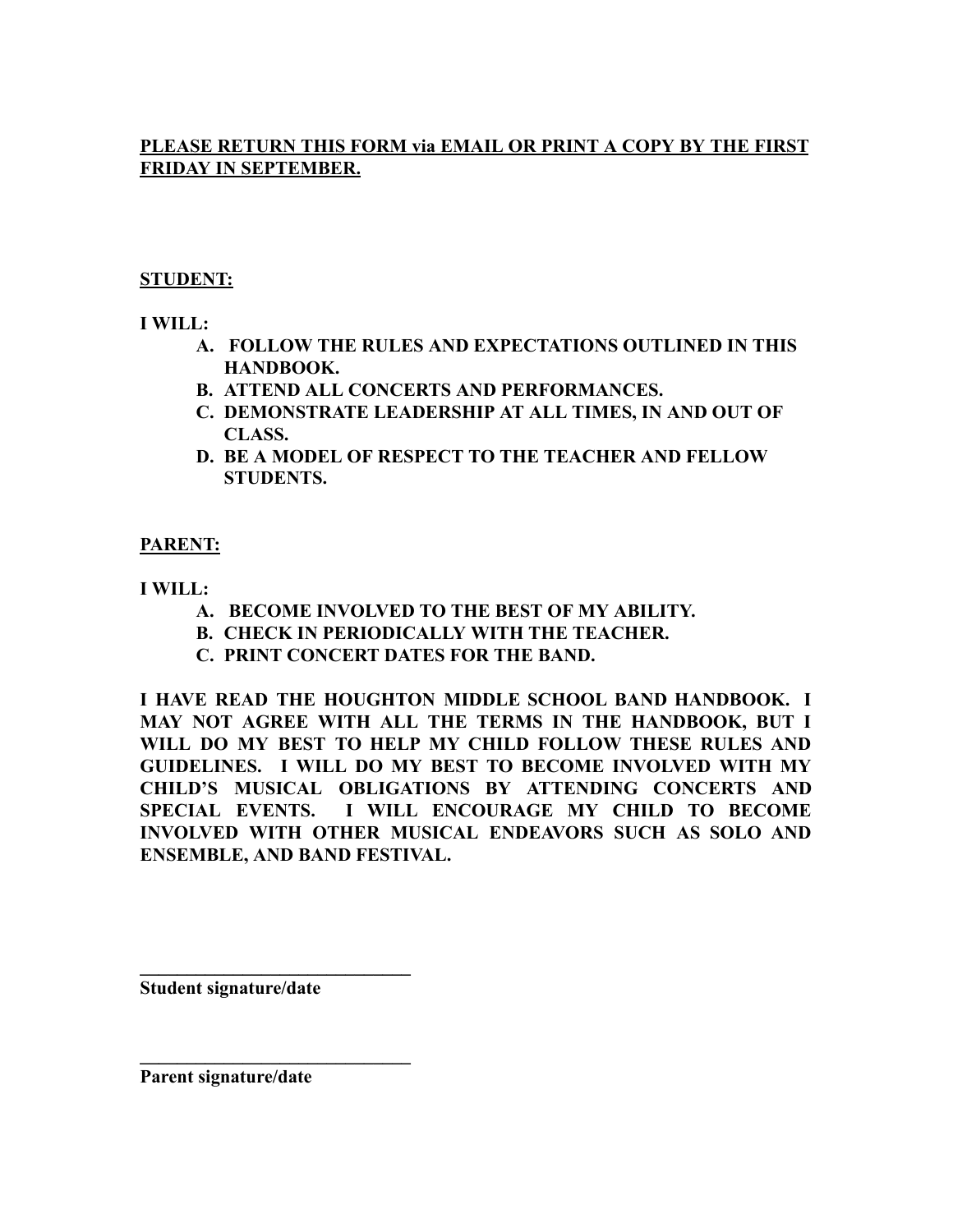#### The Houghton MIDDLE School Band Mission Statement

#### Developed by Kelly Fontaine

The Houghton Middle School Band has a mission to grow musically throughout the year. Learning and understanding daily ideas and concepts will ensure our goal. We are a team. Everyone needs to participate within this team by practicing an instrument on a daily basis, being prepared for class daily and producing enthusiasm. Everyone will treat each other with respect and therefore will be treated with respect. We do not discriminate against any person. Everyone has the opportunity to learn. Everyone will accept this opportunity. We have a commitment to our school and community. We will fulfill this commitment by performing on a regular basis in a public setting. Through these ideas, we hope to develop an appreciation for the ensemble and for ourselves.

# **Goals**

#### WE WILL:

- 1. Remember our PENCILS, instruments, and music/book daily.
- 2. Show pride and ownership in belonging to the band.
- 3. Perform for our community and school.
- 4. Create a stronger self-confidence within each of us.
- 5. Treat each other with respect.
- 6. Increase our musical knowledge/ability throughout the year.
- 7. Act responsibly when in public representing our school/director.

## **Classroom Rules**

- 1. Respect the podium and the director, and respect will be returned. ~students will be quiet when the director stands on the podium
- 2. Food and drink are not permitted in the band room at any time. Please take water bottles with you at the end of class.  $\sim$ left items will be thrown away
- 3. Absolutely no Gum!!! Automatic classroom detention with the teacher.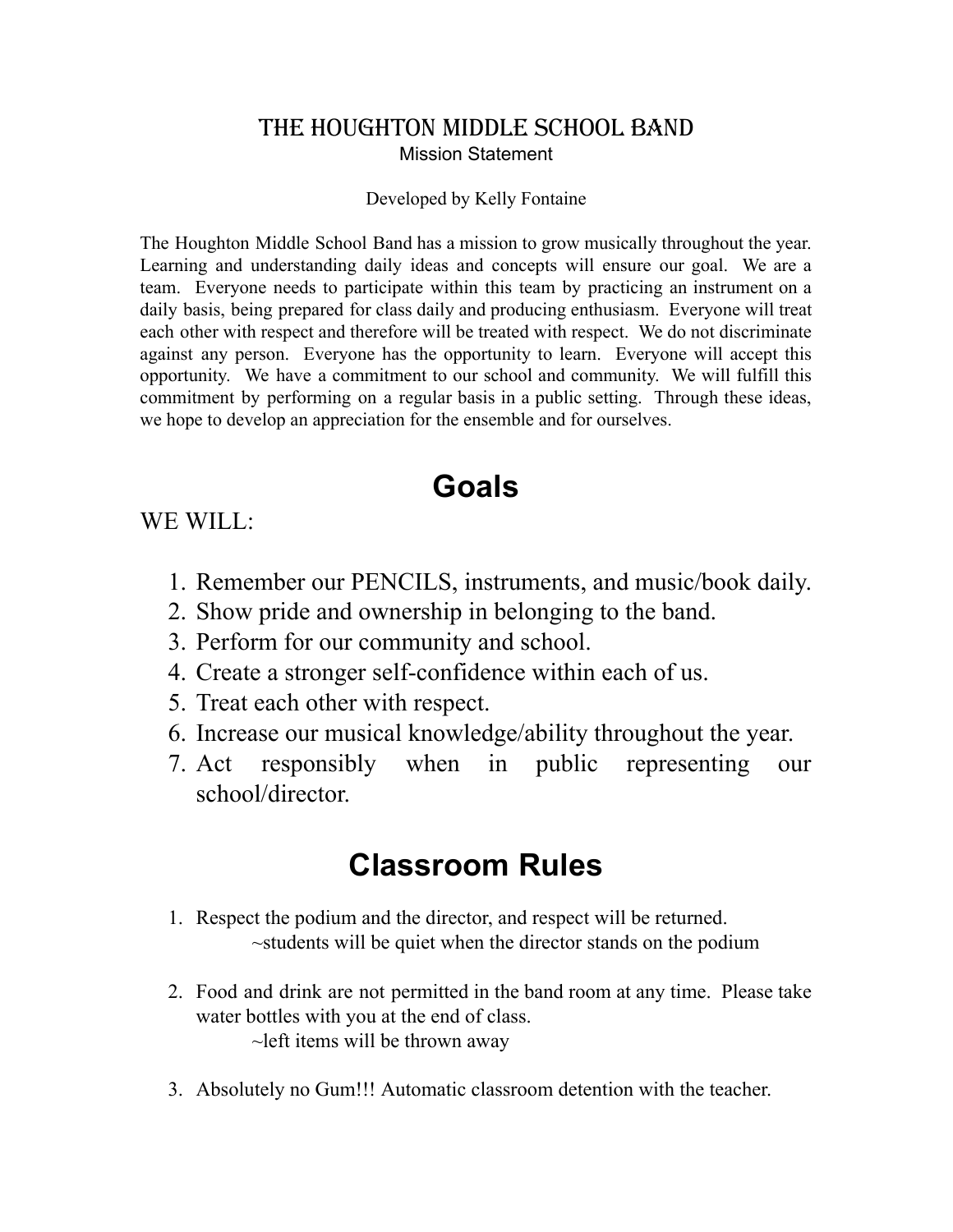- 4. You are tardy if not in your seat with materials within two minutes of the bell ringing.
- 5. Supplies must be purchased before/after band or after school.
- 6. Not having materials will result in a loss of daily points, affecting grade.
- 7. Remain in assigned seats until dismissed by the teacher.
- 8. The same rules apply for a substitute teacher.

# **Grade Requirements**

#### 1. Performance Exams **(35% of final grade)**

These weekly tests will be taken during class time and on the student instrument. These performance tests can be from the music we are presently working on, individual scales, or sight-reading. The student will have at least three school days to practice the approximate material for that exam. The exact exam is never given to the student in advance.

**2.** Written Work **(20% of final grade)**

We will have written assignments of music theory, rhythm and music history. All available through Google Classroom.

#### **3.** Preparation for class **(25% of final grade)**

Everyone must be in his or her assigned seat at the final bell. Everyone must have all materials and will not be excused to get supplies.

Everyone will have their instrument together and be warming up at the bell.

Everyone will bring his or her own music and pencil to each class period.

#### 4. Individual Practice **(20% of final grade)**

Each student is expected to practice to maintain and exceed his/her own level of ability on a daily basis. Practice sheets will be available to log all practice time. ALL STUDENTS WILL BE REQUIRED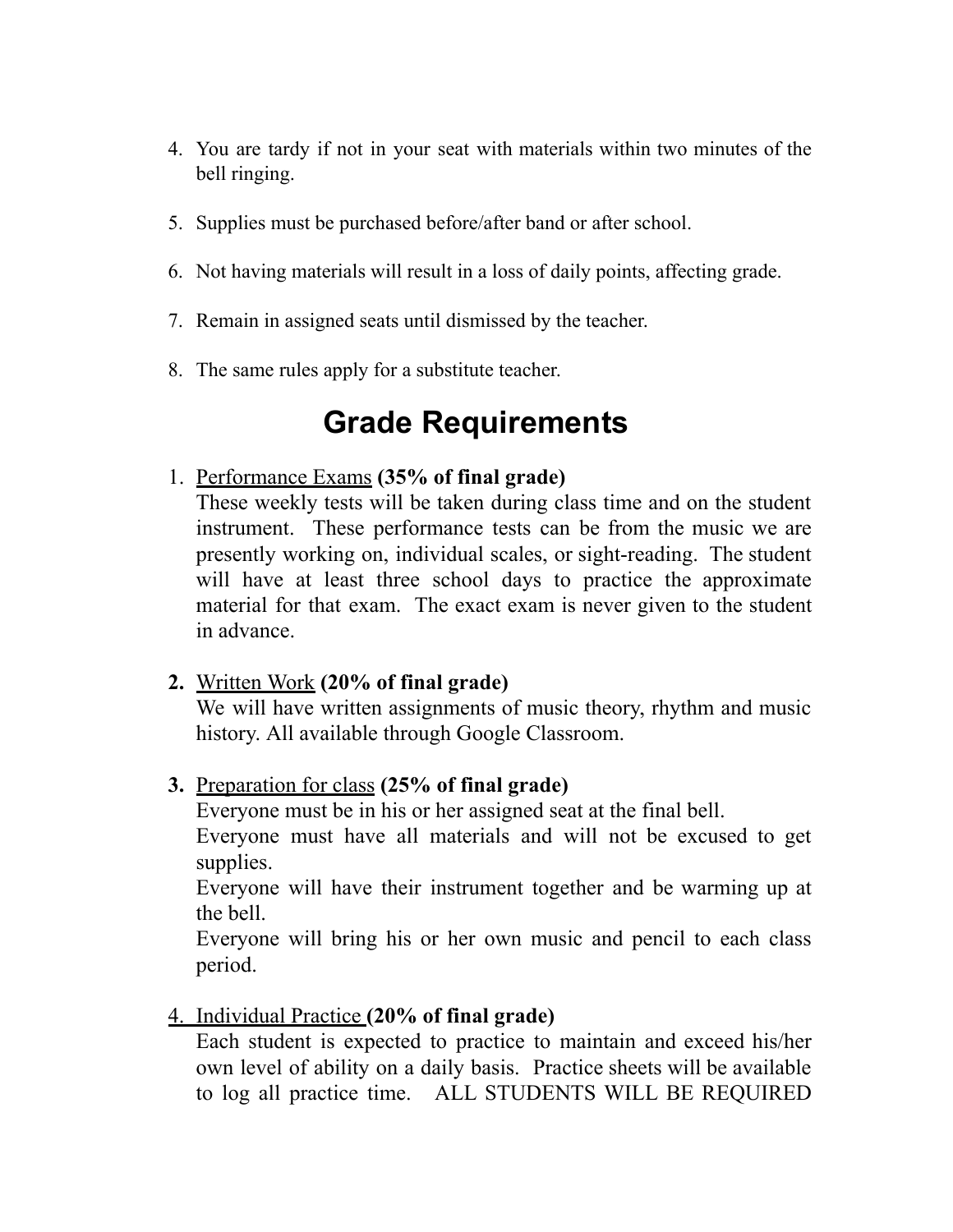TO PRACTICE IN THE BAND ROOM FOR 30 MIN. BEFORE OR AFTER SCHOOL TWICE DURING EACH MARKING PERIOD. THIS TIME WILL BE GRADED. THESE SESSIONS WILL BE DUE MONTHLY.

# **Performances**

### **Concerts**

All concerts must be attended. Tuesday, December 7 at 6:30 PM. Band Festival - Thursday February 24 Tuesday, May 10 at 6:30 PM

### **Solo and Ensembles**

Each student is encouraged to participate in an event at this festival. A solo, duet, trio, quartet, or small ensembles are acceptable events for you to choose. The student, who chooses to participate and decides later that they are not ready, will reimburse the school the amount of money for each event.

# **Related Topics**

## **Instrument Rental**

Rental payments for school-owned instruments such as percussion, tuba, bassoon, oboe, string bass, baritone, and French horn will be \$100 per school year.

Rental payments for personally owned instruments purchased through Houghton-Portage Township schools (such as flute, clarinet, alto saxophone, trumpet, and trombone) are \$100 in September, January, and May until the purchase price is reimbursed to the school. After one year, any owed rent will have a one-time 20% fee attached. The instrument is yours to keep when payment is made in full.

## **Concert Attire**

The concert attire is at the discretion of the band director.

Uniform shirts will be signed out at the BEFORE BAND FESTIVAL and returned at the end of the festival. Each individual student is responsible for his/her own uniform shirt that they are assigned.